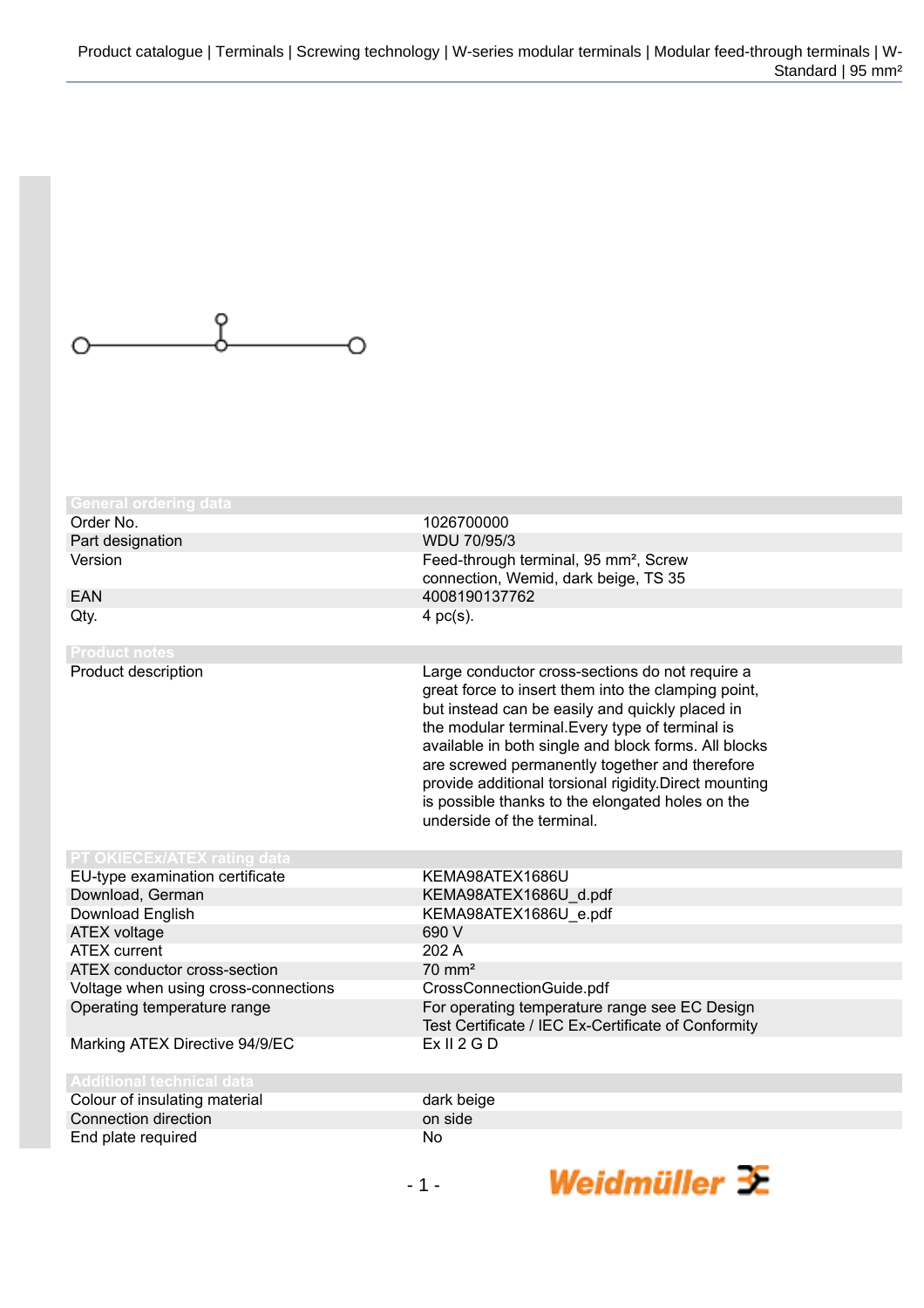| Additional technical data                         |                       |
|---------------------------------------------------|-----------------------|
| Explosion-tested version "Ex e"                   | Yes                   |
| Installation advice                               | <b>TS 35</b>          |
| Insulating material                               | Wemid                 |
| Levels cross-connected internally                 | No                    |
| No. of identical terminals                        | 3                     |
| No. of levels                                     | 1                     |
| No. of terminal strips per level                  | $\overline{2}$        |
| Open sides                                        | closed                |
| Operating temperature range                       | $-50 °C$ , + 120 °C   |
| Product family                                    | <b>W-Series</b>       |
| Type of connection                                | Screwed               |
| Type of mounting                                  | Screwed               |
| UL 94 flammability rating of insulation material  | $V-0$                 |
| Version                                           | Feed-through terminal |
|                                                   |                       |
| <b>CSA rating data</b>                            |                       |
| Voltage (CSA)                                     | 600 V                 |
| <b>CSA</b> current                                | 205 A                 |
| Min. cross-section (CSA)                          | AWG 6                 |
| Max. cross-section (CSA)                          | <b>AWG 2/0</b>        |
|                                                   |                       |
| <b>Conductors for clamping (additional</b>        |                       |
| connection)                                       |                       |
| Flexible with ferrule, min. (DIN 46228 pt 1)      | $16 \text{ mm}^2$     |
| Flexible with ferrule, max. (DIN 46228 pt 1)      | $95 \text{ mm}^2$     |
|                                                   |                       |
|                                                   |                       |
|                                                   |                       |
| <b>Conductors for clamping (rated connection)</b> |                       |
| Clamping range, min.                              | 13.3 $mm2$            |
| Clamping range, max.                              | $120$ mm <sup>2</sup> |
| Type of connection                                | Screw connection      |
| 2nd type of connection                            | screwed               |
| Connection direction                              | on side               |
| No. of connections                                | 2                     |
| Stripping length                                  | 30 mm                 |
| <b>Clamping screw</b>                             | $M_8$                 |
| <b>Blade size</b>                                 | S6 (DIN 6911)         |
| Tightening torque range                           | $6.012$ Nm            |
| Gauge to IEC 60947-1                              | <b>B12</b>            |
| Solid, min.                                       | $16 \text{ mm}^2$     |
| Solid, max.                                       | $16 \text{ mm}^2$     |
| Stranded, min.                                    | $16 \text{ mm}^2$     |
| Stranded, max.                                    | $120$ mm <sup>2</sup> |
| Flexible, min.                                    | $16 \text{ mm}^2$     |
| Flexible, max.                                    | $95 \text{ mm}^2$     |
| Flexible with ferrule, min. (DIN 46228/1)         | $16 \text{ mm}^2$     |
| Flexible with ferrule, max. (DIN 46228/1)         | $95 \text{ mm}^2$     |
| Flexible, min., ferrule with plastic collar (DIN  | $16 \text{ mm}^2$     |
| 46228 pt 4)                                       |                       |
| Flexible, max., ferrule with plastic collar (DIN  | $50 \text{ mm}^2$     |
| 46228 pt 4)                                       |                       |
| AWG conductor size, min.                          | AWG 6                 |

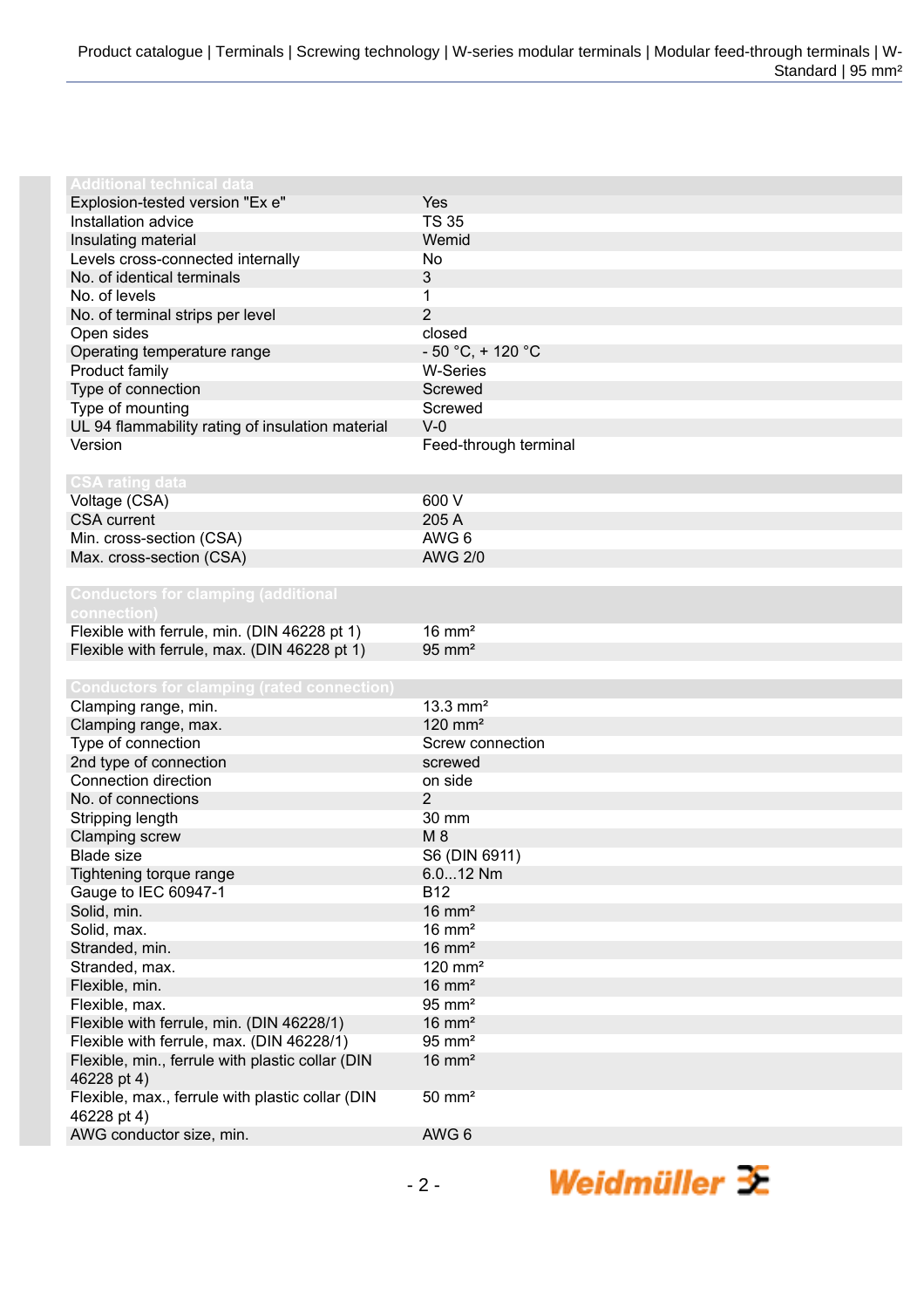|                                                   | GOSTEX ATEX              |
|---------------------------------------------------|--------------------------|
| Approvals institutes                              |                          |
|                                                   |                          |
| <b>Approvals</b>                                  |                          |
|                                                   |                          |
| Max. cross-section (UL)                           | <b>AWG 2/0</b>           |
| Min. cross-section (UL)                           | AWG 6                    |
| Current (UL)                                      | 175 A                    |
| Voltage (UL)                                      | 600 V                    |
| <b>UL</b> rating data                             |                          |
|                                                   |                          |
| Strap 2, min.                                     | $6 \times 9 \times 0.8$  |
| Strap 2, max.                                     | 6 layers 16 x 0.8        |
| Strap 1, min.                                     | 3 layers 9 x 0.8         |
| Strap 1, max.                                     | $4 \times 16 \times 0.8$ |
| <b>Strap connection</b>                           |                          |
|                                                   |                          |
| Pollution severity                                |                          |
|                                                   | 3                        |
| Current with max. conductor                       | 232 A                    |
| <b>Standards</b>                                  | IEC 60947-7-1            |
| Rated current                                     | 232 A                    |
| Rated impulse voltage                             | 8 kV                     |
| Rated voltage                                     | 1,000 V                  |
| Rated cross-section                               | $95 \text{ mm}^2$        |
| <b>Rating data</b>                                |                          |
|                                                   |                          |
| TS 35 offset                                      | 66 mm                    |
| Weight                                            | 1.05 g                   |
| Length                                            | 132 mm                   |
| Height of lowest version                          | 108.5 mm                 |
| Width                                             | 81 mm                    |
| <b>Dimensions</b>                                 |                          |
|                                                   |                          |
| AWG conductor size, max.                          | $120$ mm <sup>2</sup>    |
| AWG conductor size, min.                          | $13.3$ mm <sup>2</sup>   |
| AWG conductor size, max.                          | <b>AWG 2/0</b>           |
| <b>Conductors for clamping (rated connection)</b> |                          |

Weidmüller  $\mathcal{F}$